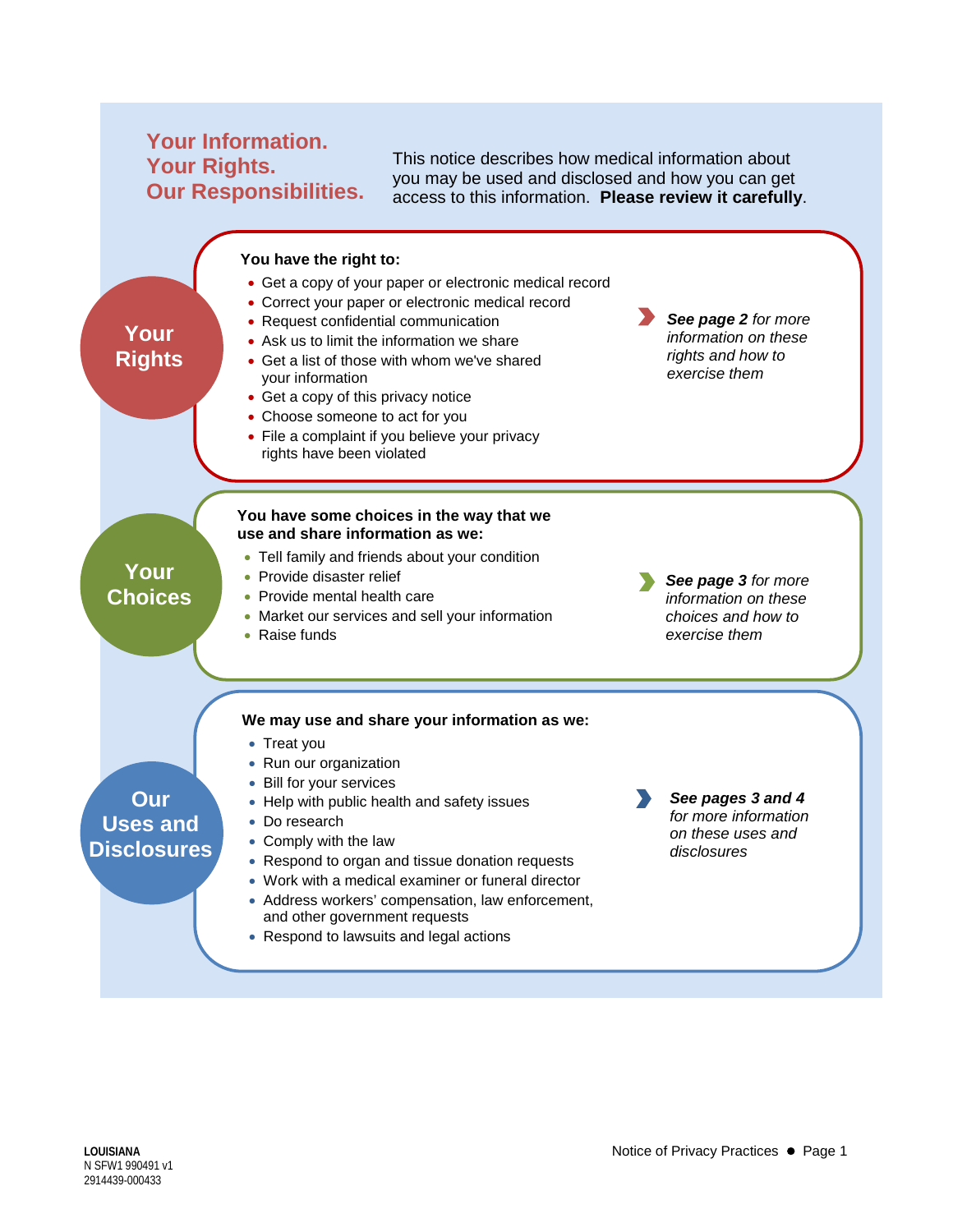| Your          |
|---------------|
| <b>Rights</b> |

**When it comes to your health information, you have certain rights.** This section explains your rights and some of our responsibilities to help you.

| Get an electronic or<br>paper copy of your<br>medical record<br>[see note on page 4]<br>Ask us to correct<br>your medical record | You can ask to see or get an electronic or paper copy of your medical record<br>and other health information we have about you. Ask us how to do this.<br>We will provide a copy or a summary of your health information within 15<br>days (see note on page 4 regarding Medicaid patients) of your request and<br>receipt of authorization. We may charge a reasonable, cost-based fee.<br>You can ask us to correct health information about you that you think is<br>incorrect or incomplete. As us how to do this.<br>We may say "no" to your request, but we'll tell you why in writing within 60<br>days. |
|----------------------------------------------------------------------------------------------------------------------------------|-----------------------------------------------------------------------------------------------------------------------------------------------------------------------------------------------------------------------------------------------------------------------------------------------------------------------------------------------------------------------------------------------------------------------------------------------------------------------------------------------------------------------------------------------------------------------------------------------------------------|
| <b>Request</b><br>confidential<br>communications                                                                                 | • You can ask us to contact you in a specific way (for example, home or office<br>phone) or to send mail to a different address.<br>We will say "yes" to all reasonable requests.                                                                                                                                                                                                                                                                                                                                                                                                                               |
| Ask us to limit what<br>we use or share                                                                                          | You can ask us not to use or share certain health information for treatment,<br>payment, or our operations. We are not required to agree to your request,<br>and we may say "no" if it would affect your care.<br>If you pay for a service or health care item out-of-pocket in full, you can ask<br>us not to share that information for the purpose of payment or our operations<br>with your health insurer. We will say "yes" unless a law requires us to share<br>that information.                                                                                                                        |
| Get a list of those<br>with whom we've<br>shared information                                                                     | You can ask for a list (accounting) of the times we've shared your health<br>information for six years prior to the date you ask, who we shared it with, and<br>why.<br>We will include all the disclosures except for those about treatment,<br>payment, and health care operations, and certain other disclosures (such as<br>any you asked us to make). We'll provide one accounting a year for free but<br>will charge a reasonable, cost-based fee if you ask for another one within 12<br>months.                                                                                                         |
| Get a copy of this<br>privacy notice                                                                                             | You can ask for a paper copy of this notice at any time, even if you have<br>agreed to receive the notice electronically. We will provide you with a paper<br>copy promptly.                                                                                                                                                                                                                                                                                                                                                                                                                                    |
| <b>Choose someone to</b><br>act for you                                                                                          | If you have given someone medical power of attorney or if someone is your<br>legal guardian, that person can exercise your rights and make choices about<br>your health information.<br>We will make sure the person has this authority and can act for you before<br>we take any action.                                                                                                                                                                                                                                                                                                                       |
| File a complaint if<br>you feel your rights<br>are violated                                                                      | You can complain if you feel we have violated your rights by contacting our<br>٠<br>privacy official using the information on page 5.<br>You can file a complaint with the U.S. Department of Health and Human<br>Services Office for Civil Rights by sending a letter to 200 Independence<br>Avenue, SW., Washington, D.C. 20201, calling 1-877-696-6775, or visiting<br>www.hhs.gov/ocr/privacy/hipaa/complaints/.<br>We will not retaliate against you for filing a complaint.                                                                                                                               |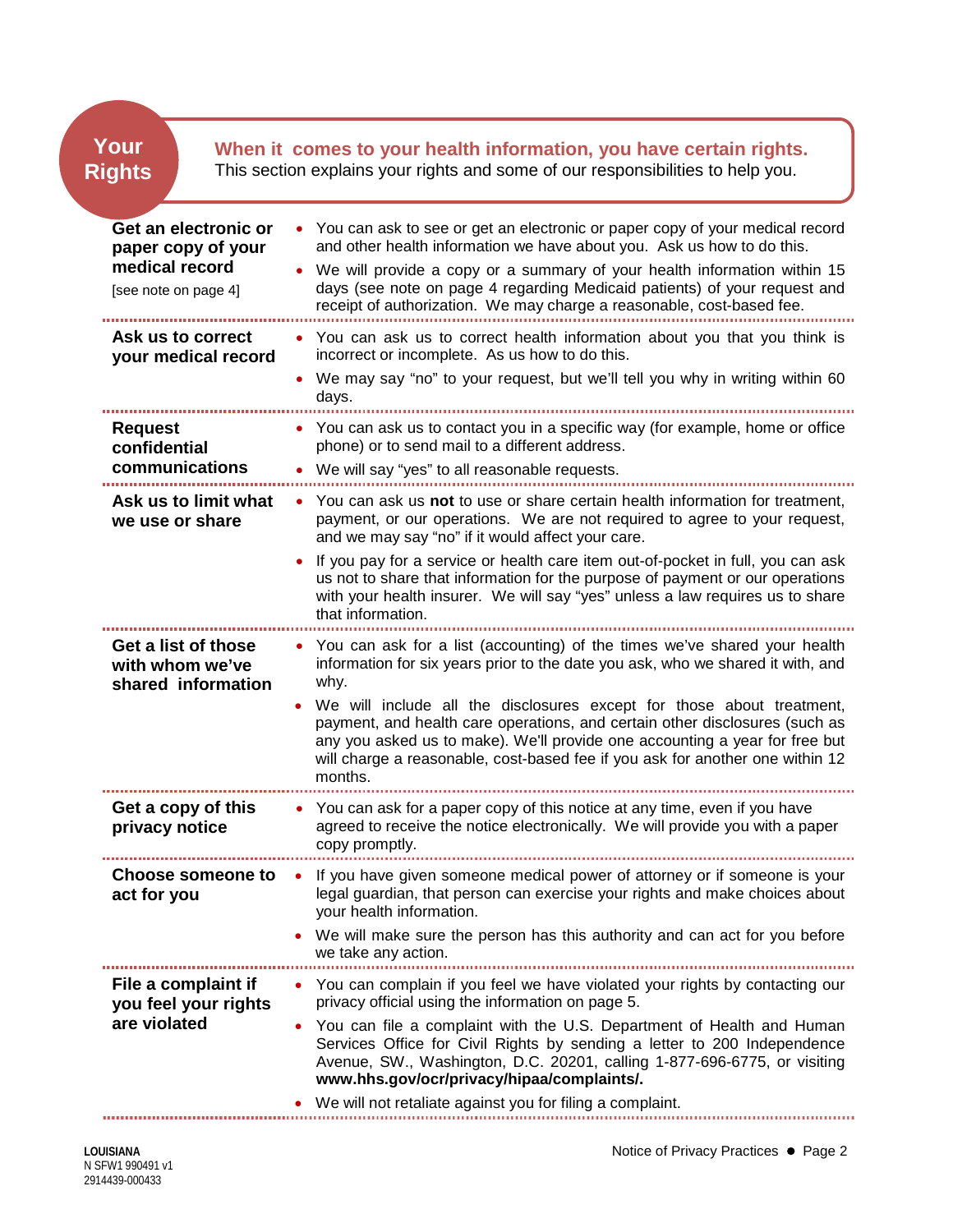| Your<br><b>Choices</b>                                                                             | For certain health information, you can tell us your choices<br>about what we share. If you have a clear preference for how we<br>share your information in the situations described below, talk to us. Tell<br>us what you want us to do, and we will follow your instructions.                                                                                                                                                              |                                                                                                                       |
|----------------------------------------------------------------------------------------------------|-----------------------------------------------------------------------------------------------------------------------------------------------------------------------------------------------------------------------------------------------------------------------------------------------------------------------------------------------------------------------------------------------------------------------------------------------|-----------------------------------------------------------------------------------------------------------------------|
| In these cases,<br>you have both the<br>right and choice to<br>tell us to:                         | Share information with your family, close friends, or others involved in your<br>care<br>• Share information in a disaster relief situation<br>If you are not able to tell us your preference, for example if you are<br>unconscious, we may go ahead and share your information if we believe it is<br>in your best interest. We may also share your information when needed to<br>lessen a serious and imminent threat to health or safety. |                                                                                                                       |
| In these cases,<br>we never share your<br>information unless<br>you give us written<br>permission: | <b>Marketing purposes</b><br>$\bullet$<br>Sale of your information<br>$\bullet$<br>Most sharing of psychotherapy notes                                                                                                                                                                                                                                                                                                                        |                                                                                                                       |
| In the case of<br>fundraising:                                                                     | • We may contact you for fundraising efforts, but you can tell us not to<br>contact you again.                                                                                                                                                                                                                                                                                                                                                |                                                                                                                       |
| Our<br><b>Uses and</b><br><b>Disclosures</b>                                                       | How do we typically use or share your health information?                                                                                                                                                                                                                                                                                                                                                                                     |                                                                                                                       |
| Treat you:                                                                                         | • We can use your health information<br>and share it with other professionals<br>who are treating you.                                                                                                                                                                                                                                                                                                                                        | <b>Example:</b> A doctor treating you for<br>an injury asks another doctor<br>about your overall health<br>condition. |
| <b>Run our</b><br>organization:                                                                    | • We can use and share your health<br>information to run our practice,<br>improve your care, and contact you<br>when necessary.                                                                                                                                                                                                                                                                                                               | <b>Example:</b> We use health<br>information about you to manage<br>your treatment and services.                      |
| <b>Bill for your</b><br>services:                                                                  | • We can use and share your health<br>information to bill and get payment<br>from health plans or other entities.                                                                                                                                                                                                                                                                                                                             | <b>Example:</b> We give information<br>about you to your health insurance<br>plan so it will pay for your services.   |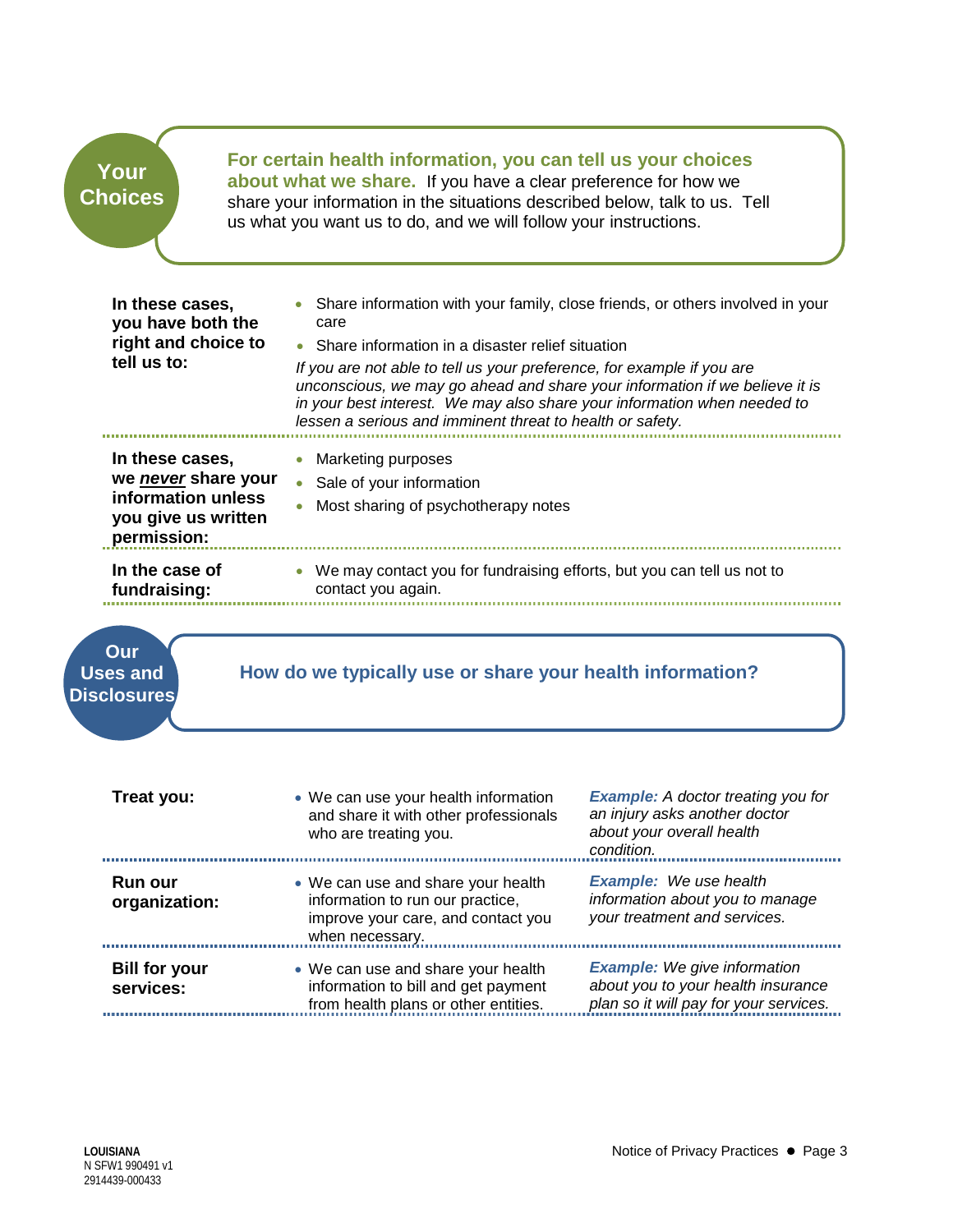**How else can we use or share your health information?** We are allowed or required to share your information in other ways - usually in ways that contribute to the public good, such as public health and research. We have to meet many conditions in the law before we can share your information for these purposes. For more information see: **www.hhs.gov/ocr/privacy/hipaa/understanding/consumers/index.html**.

| Help with public health<br>and safety issues                                                     | We can share health information about you for certain situations such<br>as:<br>• Preventing disease<br>Helping with product recalls<br>• Reporting adverse reactions to medications<br>Reporting suspected abuse, neglect, or domestic violence<br>• Preventing or reducing a serious threat to anyone's health or safety                        |
|--------------------------------------------------------------------------------------------------|---------------------------------------------------------------------------------------------------------------------------------------------------------------------------------------------------------------------------------------------------------------------------------------------------------------------------------------------------|
| Do research                                                                                      | We can use or share your information for health research.                                                                                                                                                                                                                                                                                         |
| Comply with the law                                                                              | We will share information about you if state or federal laws require it,<br>۰<br>including with the Department of Health and Human Services if it wants<br>to see that we're complying with federal privacy law.                                                                                                                                  |
| Respond to organ and<br>tissue donation<br>requests                                              | • We can share health information about you with organ procurement<br>organizations.                                                                                                                                                                                                                                                              |
| Work with a medical<br>examiner or funeral<br>director                                           | We can share health information with a coroner, medical examiner, or<br>$\bullet$<br>funeral director when an individual dies.                                                                                                                                                                                                                    |
| <b>Address workers'</b><br>compensation, law<br>enforcement, and<br>other government<br>requests | We can use or share health information about you:<br>• For workers' compensation claims<br>For law enforcement purposes or with a law enforcement official<br>With health oversight agencies for activities authorized by law<br>• For special government functions such as military, national security,<br>and presidential protective services. |
| <b>Respond to lawsuits</b><br>and legal actions                                                  | We can share health information about you in response to a court or<br>$\bullet$<br>administrative order, or in response to a subpoena.                                                                                                                                                                                                           |

*Note regarding access to medical records: Although the federal law known as HIPAA generally allows us 30 days to provide you with access to or a copy of your medical record and other health information we have about you, Louisiana law [La. Rev. Stat. 40.12999.96] gives you the right to such access and copy more quickly, as described above, and for Medicaid patients, Louisiana law [La. Admin. Code title 50 § 10161] gives you the right to such access within 24 hours of a written or oral request and the right to copies within two business days of your request. Also, HIPAA allows us to charge a reasonable, cost-based fee for providing a copy of your records, and Louisiana law [La. Rev. Stat. 40.12999.96] sets a limit for such a fee at \$1.00 per page for the first 25 pages, \$0.50 per page for the next 325 pages, and \$0.25 per page for any additional pages.*